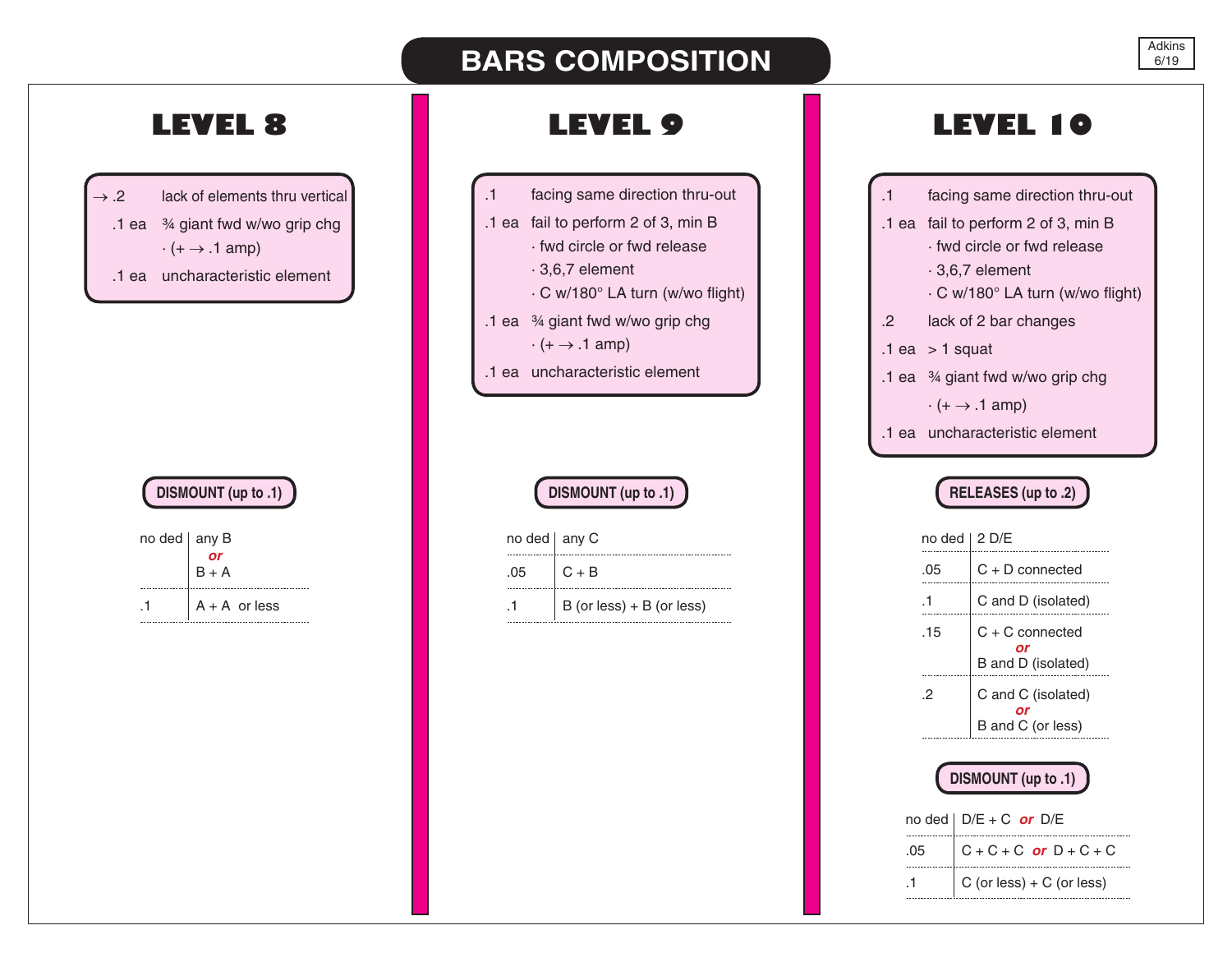|                                      |                                                                                                                                                                                        |                      |                     | <b>BEAM COMPOSITION</b>                                                                                                                                                                                                                |                              |         |                                                                                                                                                                                                                                                                                        |           |            | Adkins<br>6/19                                     |
|--------------------------------------|----------------------------------------------------------------------------------------------------------------------------------------------------------------------------------------|----------------------|---------------------|----------------------------------------------------------------------------------------------------------------------------------------------------------------------------------------------------------------------------------------|------------------------------|---------|----------------------------------------------------------------------------------------------------------------------------------------------------------------------------------------------------------------------------------------------------------------------------------------|-----------|------------|----------------------------------------------------|
|                                      | <b>LEVEL 8</b>                                                                                                                                                                         |                      |                     | <b>LEVEL 9</b>                                                                                                                                                                                                                         |                              |         | <b>LEVEL 10</b>                                                                                                                                                                                                                                                                        |           |            |                                                    |
| $\rightarrow .1$<br>$\rightarrow .1$ | no dance series<br>2<br>no fwd/swd or no bwd<br>.1<br>- .05 if only dismount<br>> 2 same shape dance<br>.1<br>> 2 pivots (straight legs)<br>.1<br>level changes<br>space - entire beam |                      |                     | no dance series<br>.2<br>no fwd/swd or no bwd<br>$\cdot$ 1<br>- .05 if only dismount<br>> 2 same shape dance<br>.1<br>> 2 pivots (straight legs)<br>.1<br>level changes<br>$\rightarrow .1$<br>space - entire beam<br>$\rightarrow .1$ |                              |         | no dance series<br>$\cdot$ 1<br>no fwd/swd or no bwd<br>- .05 if only dismount<br>> 2 same shape dance<br>> 2 pivots (straight legs)<br>level changes<br>$\rightarrow .1$<br>space - entire beam<br>$\rightarrow .1$<br>direction - fwd/bwd/swd<br>$\rightarrow .1$<br>ACRO (up to .2) |           |            |                                                    |
| $\rightarrow .1$                     | direction - fwd/bwd/swd                                                                                                                                                                |                      |                     | direction - fwd/bwd/swd<br>$\rightarrow .1$                                                                                                                                                                                            |                              |         | If C in series --<br>2 elem w/C salto or 3 w/C w/wo hands                                                                                                                                                                                                                              |           |            | If D/E in series --                                |
|                                      | ACRO (up to .2)                                                                                                                                                                        |                      |                     | ACRO (up to .2)                                                                                                                                                                                                                        |                              |         | + D/E acro<br>+ add'l C salto <i>or</i> D/E acro                                                                                                                                                                                                                                       |           | $\Omega$ . | series w/D/E<br>+ add'l D/E acro                   |
| .0                                   | series w/ 2 B flights                                                                                                                                                                  |                      | .0                  | series w/ 2 flights, one a C                                                                                                                                                                                                           |                              | .05     | 2 element w/ C salto<br>$+$ D/E acro                                                                                                                                                                                                                                                   |           | .05        | series w/D/E<br>+ add'l C salto                    |
|                                      | + 2 add'l acro, one a B                                                                                                                                                                |                      |                     | + 1 salto/aerial or D/E flight<br>(if series w/salto, add'l flight can be C)                                                                                                                                                           |                              | .1      | 2 element w/ C salto<br>+ add'l C salto                                                                                                                                                                                                                                                |           | $\cdot$ 1  | series w/D/E<br>+ add'l B or C flight              |
| .05                                  | series w/ 2 B flights<br>$+2$ A's or 1 B                                                                                                                                               |                      | .05                 | series w/ 2 flights, one a C<br>+ C flight w/hands                                                                                                                                                                                     |                              |         | <b>or</b><br>series w/o C salto<br>$+ C$ salto                                                                                                                                                                                                                                         |           | .15        | series w/D/E<br>+ no add'l acro flight             |
| .1                                   | series w/ 2 B flights + 1 A<br>or                                                                                                                                                      |                      | $\cdot$ 1           | series w/ 2 flights, one a C                                                                                                                                                                                                           |                              | .15     | + D/E acro<br>2 element w/ C salto                                                                                                                                                                                                                                                     |           |            | or<br>no series<br>+ D/E acro                      |
|                                      | series w/ 1 B flight + 1 B                                                                                                                                                             |                      |                     | + 1 or more B flights                                                                                                                                                                                                                  |                              |         | <b>or</b><br>series w/o C salto<br>+ D/E acro                                                                                                                                                                                                                                          |           | $\cdot$ 2  | no series or w/o salto                             |
| .15                                  | series w/ 1 B flight + 1 A<br>or<br>series w/ 2 B flights                                                                                                                              |                      | .15                 | series w/ 1 or 2 B flights<br>+ C salto/aerial                                                                                                                                                                                         |                              | $\cdot$ | no series or series w/o salto<br>+ no add'l C salto                                                                                                                                                                                                                                    |           |            | + no add'l C salto<br>or<br>no series or w/o salto |
| .2                                   | no series <i>or</i> series w/ 1 B flight<br>+ no other acro                                                                                                                            |                      | .2                  | no series or series w/ 1 or 2 B flights<br>+ no other B or more acro                                                                                                                                                                   |                              |         | <b>or</b><br>no series or series w/o salto<br>+ isolated C salto                                                                                                                                                                                                                       |           |            | + isolated C salto<br>DISMOUNT (up to .1)          |
|                                      | DANCE (up to .2)                                                                                                                                                                       | DISMOUNT (up to .1)  |                     | DANCE (up to .2)                                                                                                                                                                                                                       | DISMOUNT (up to .1)          |         | DANCE (up to .2)                                                                                                                                                                                                                                                                       | .0        | or         | $B$ acro + $C$                                     |
| .0                                   | B B A                                                                                                                                                                                  | .0<br>В              |                     | C C (min)<br>.0                                                                                                                                                                                                                        | C                            |         | C C C or D/E D/E                                                                                                                                                                                                                                                                       |           | or<br>D/E  | $C$ dance $+ C$                                    |
| .05                                  | B B                                                                                                                                                                                    | <b>or</b><br>$B + A$ | $.05 \mid C \mid B$ |                                                                                                                                                                                                                                        | or<br>B flight/C dance $+ B$ |         | C C B or C D/E<br>.05                                                                                                                                                                                                                                                                  | .05       |            | $A$ acro + $C$                                     |
| $\cdot$ 1                            | B A A                                                                                                                                                                                  | .05<br>$A + A$       | С<br>.1.            |                                                                                                                                                                                                                                        | $.05 \mid A + B$<br>or       |         | C C or B D/E                                                                                                                                                                                                                                                                           |           | or<br>or   | $B$ dance $+ C$                                    |
| .15                                  | B A                                                                                                                                                                                    | non-VP<br>$\cdot$ 1  | $.15$ B B           |                                                                                                                                                                                                                                        | $B$ dance $+ B$              |         | C B or D/E<br>.15                                                                                                                                                                                                                                                                      |           | <b>or</b>  | series $w/C + B$<br>$D/E$ acro + B                 |
| .2                                   | only A's                                                                                                                                                                               | or<br>isolated A     | .2<br>B             | $\cdot$ 1                                                                                                                                                                                                                              | A<br>or                      |         | C or B B<br>.2                                                                                                                                                                                                                                                                         | $\cdot$ 1 | isolated C |                                                    |
|                                      |                                                                                                                                                                                        |                      |                     |                                                                                                                                                                                                                                        | icolated R                   |         |                                                                                                                                                                                                                                                                                        |           | or         |                                                    |

isolated B

C (acro flight or dance)  $+ B$